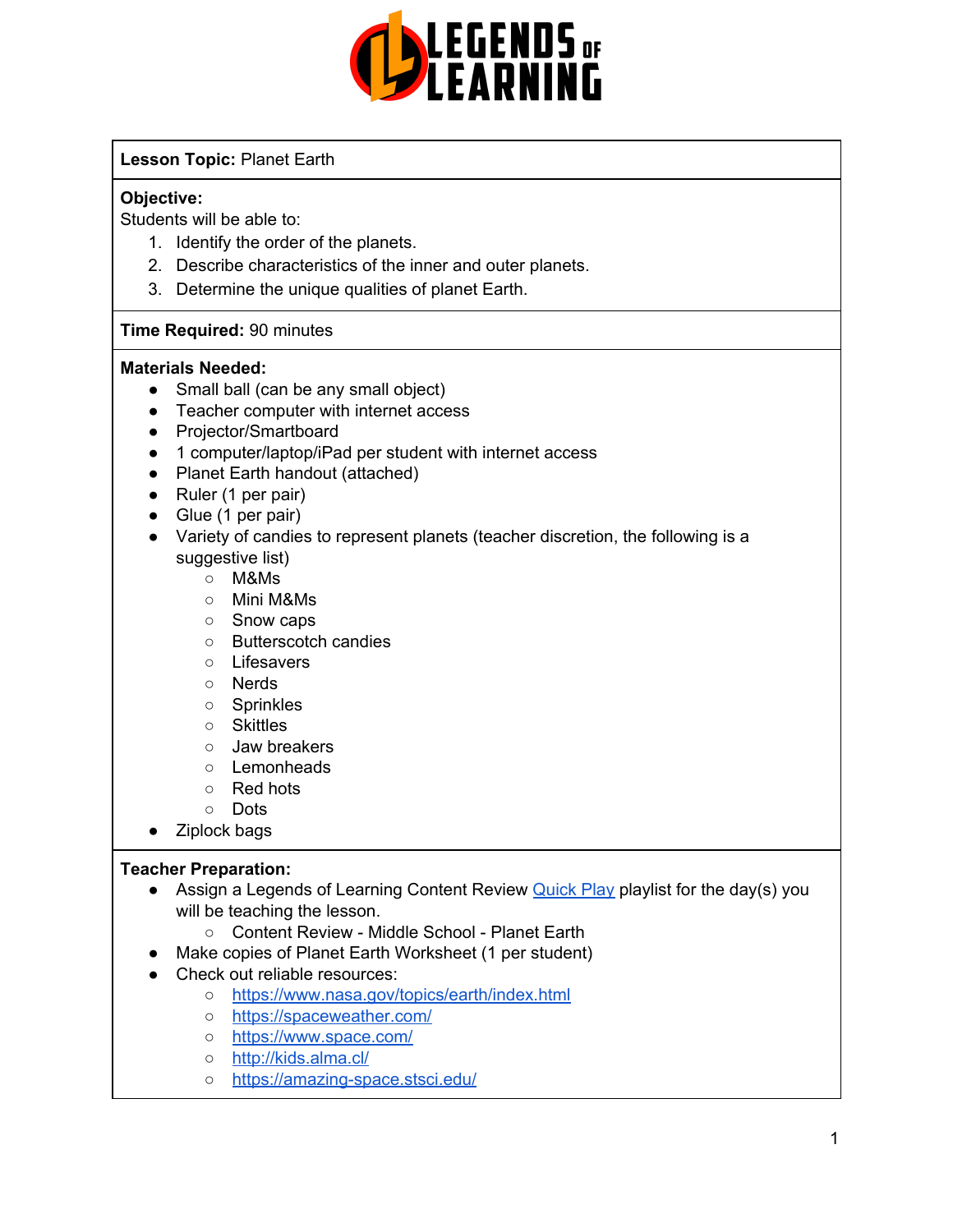

## **Engage (10 minutes):**

- 1. Choose a volunteer.
- 2. Give the student a small ball (any small object will work).
	- a. Tell the student to pass the ball around himself in front and behind his body.
- 3. Then, tell the student to keep passing the ball around himself while he walks around a large object (desk, table, etc).
	- a. If the volunteer is up to it, have the student continue to pass the ball around himself, walk around the object AND slowly spin in a circle while doing it!
		- i. If the spinning is too much for the space you have in the classroom or too much for students to stay safe, don't do step 3a and discuss it later on in the lesson.
- 4. Ask students "What did our volunteer just demonstrate for us?"
	- a. Give students time to discuss briefly.
- 5. Tell students "Yes! Our volunteer was the Earth orbiting the Sun (the desk/table). a. What was the ball representing? (the Moon orbiting Earth).
- 6. Tell students "The Earth is just one of the 8 planets in our Solar System that orbit the Sun. We will continue to talk about Earth and our Solar System today."

### **Explore (15 minutes):**

- 1. On the board, briefly draw the following sketch
	- a. (do the best you can, but don't spend too much time on details):



[This Photo](https://www.deviantart.com/andreiduca/art/Sistemul-Solar-52401665) by Unknown Author is licensed under [CC BY-NC-ND](https://creativecommons.org/licenses/by-nc-nd/3.0/)

- 2. Tell students "These are the planets [o](https://creativecommons.org/licenses/by-nc-nd/3.0/)f our Solar System and this (point to the Sun) is our Sun. In groups, you will be researching one of the planets today just to get an overview of one of the planets.
	- a. I think it would be a good idea to jot down some notes in your notebook as you research.
	- b. Also, be sure you are using reliable sources as well."
		- i. Provide students with a few reliable sources to get them started (listed above).
- 3. Tell students, "When you feel like you have a good grasp of your planet, send a member of your group to the board and label your planet as well as two facts about it.
- 4. Put students in groups and assign them a planet of the Solar System.
- 5. Give students time to briefly research and write their information on the board.
- 6. When all groups have written some information on the board, start with Mercury and have each group read what they wrote on the board.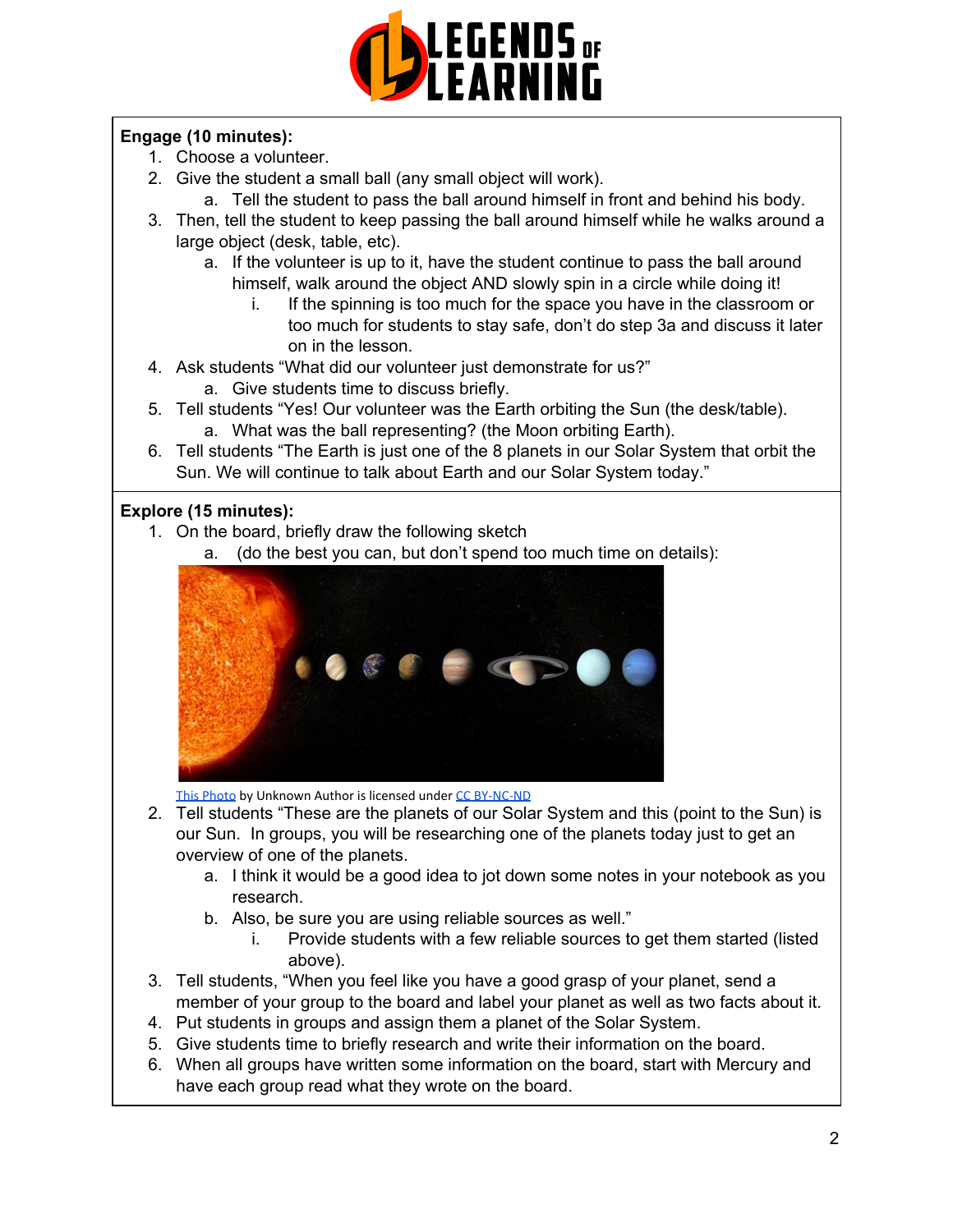

## **Explain (25 minutes):**

- 1. Pass out the Planet Earth handout.
- 2. Tell students "Go ahead and label the Solar System from the sketch on the board."
- 3. Tell students "The Solar System is broken into 2 groups: the inner planets and the outer planets.
	- a. Draw a circle around the inner planets and then another circle around the outer planets.
		- i. Have students draw the inner and outer planet circles and label them on their handout.
	- b. Inner Planet Characteristics mainly made of rock, surfaces are solid, they don't have rings, few or no moons, and are relatively small.
	- c. Outer Planet Characteristics multiple moons, no solid surface, support rings and are extremely large in size
		- i. Gas Giants = Jupiter and Saturn mainly made of helium and hydrogen
		- ii. Ice Giants Uranus and Neptune rock, ice and mixture of water, methane, and ammonia"
- 4. Tells students "Let's talk about our planet, Earth, for a moment. It is pretty special. In fact, it is the only known environment in the universe that can sustain life.
	- a. Take a moment to talk to the person next to you and discuss what makes Earth so unique."
	- b. Give students time to discuss and share out.
- 5. Tell students:
	- a. "Earth is in the perfect position from the Sun. Any closer and we'd be too hot, and any further away and we'd be too cold. We are the perfect distance to have liquid water.
	- b. Earth is a rocky planet, so we have the ability to support larger life forms like humans, animals, and plants.
	- c. Earth is the perfect size to support the perfect amount of gravity to have a stable environment.
	- d. It orbits the Sun in 365 ¼ days, and rotates around itself once every 24 hours.
		- i. It has one moon that revolves around it that takes about 28 days to go around one time."

#### **Elaborate (30 minutes):**

- 1. Have students get into pairs.
- 2. Tell students, "You will be using the chart at the end of the handout to construct a scaled model of the Solar System. You will use different candies to represent the different planets, but you must make sure to measure it to scale as best you can."
- 3. Give each pair a piece of white butcher paper, or a piece of paper at least 16 inches long.
- 4. Together, have each pair label the Sun on the far right side of the paper. From there, they will be making their measurements.
- 5. Have a variety of sizes and colors of candy to choose from and allow each pair to choose their candies (if time is an issue you can have the candy already pre-bagged and ready to hand to students. They can choose which candy is which planet).
- 6. Make sure each pair has a ruler and some glue to glue on the candy in the appropriate place.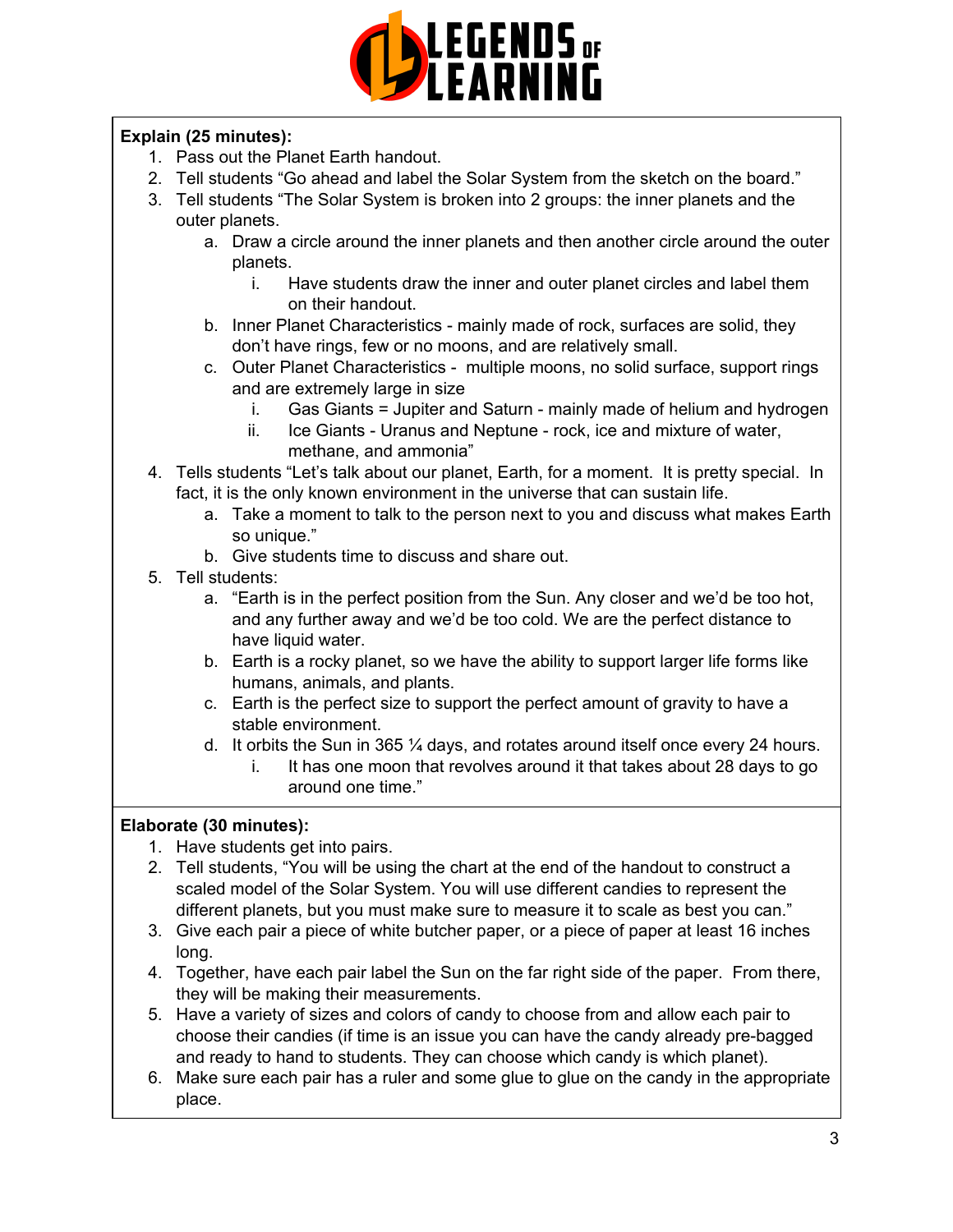

- 7. Give students time to do their calculations and glue on their candy.
- 8. If time allows at the end, let students share their Solar Systems with the class.

#### **Evaluate (10 minutes):**

- 1. Have your students sign in to Legends of [Learning](https://intercom.help/legends-of-learning/en/articles/2154920-students-joining-a-playlist). Instruct students to complete the Content Review playlist.
- 2. [Analyze](https://intercom.help/legends-of-learning/en/articles/2154918-tracking-student-progress-and-performance) student results to determine what concepts need to be a focus for reteaching.

#### **Additional Lesson Strategies:**

- To use Legends for additional instruction, create a [custom](https://intercom.help/legends-of-learning/en/articles/2154910-creating-a-playlist) playlist with an [instructional](https://intercom.help/legends-of-learning/en/articles/3505828-types-of-games) [game](https://intercom.help/legends-of-learning/en/articles/3505828-types-of-games) and pre and post [assessment](https://intercom.help/legends-of-learning/en/articles/2154913-adding-assessments-to-a-playlist).
- To use Legends for a quick formative [assessment](https://intercom.help/legends-of-learning/en/articles/2154913-adding-assessments-to-a-playlist), create a 5-question assessment in a [playlist](https://intercom.help/legends-of-learning/en/articles/2154910-creating-a-playlist).
- To use Legends for a student-directed experience, create a [targeted](https://intercom.help/legends-of-learning/en/articles/3340814-targeted-freeplay) freeplay playlist.
- Encourage students to play on their own at home in Legends of Learning: [Awakening](https://intercom.help/legends-of-learning/en/articles/2425490-legends-of-learning-awakening) for a student-driven experience including avatars, battling, and quests all centered around topics they are covering in class.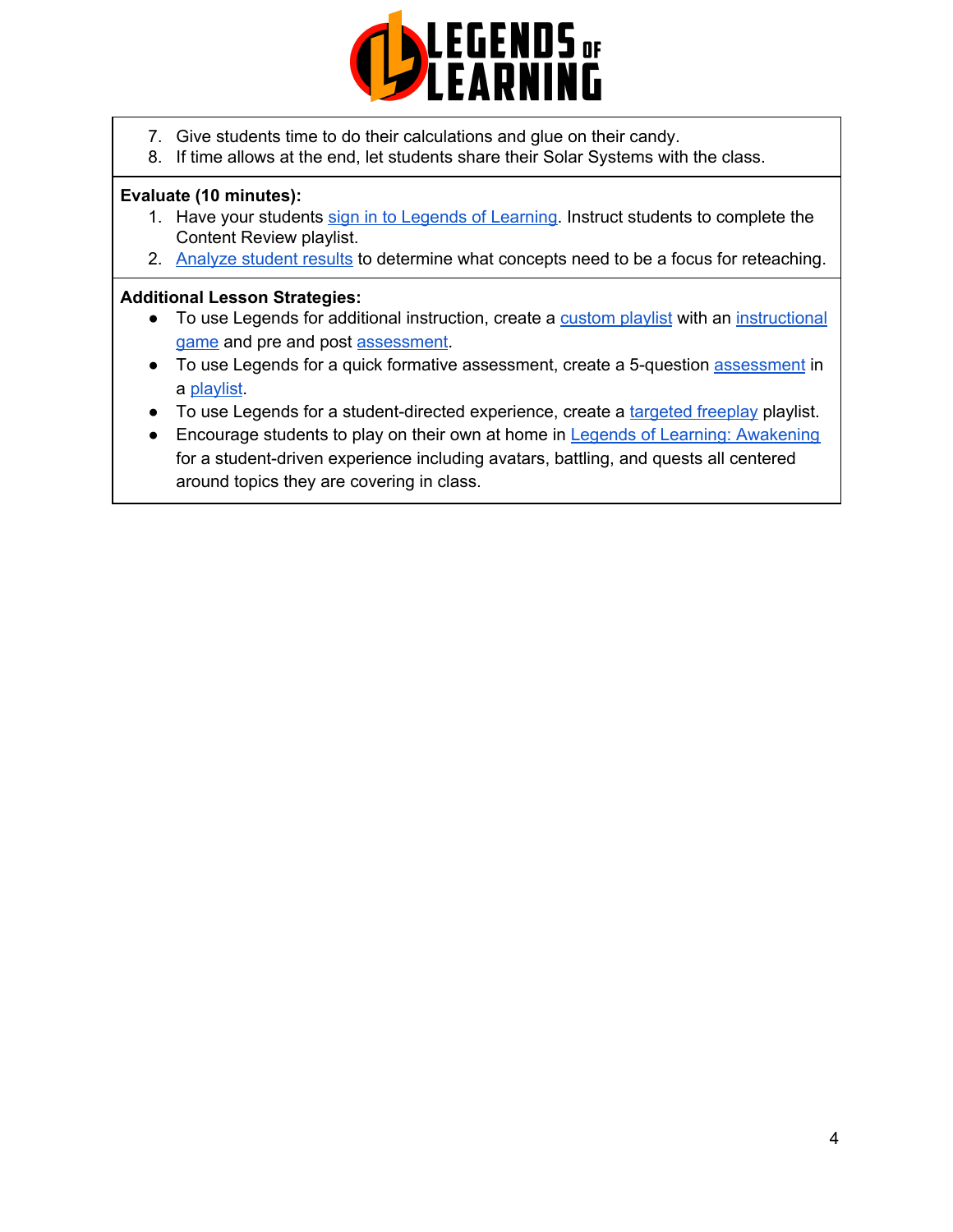

Name:

# **Planet Earth**

Label the names of the planets of the Solar System.

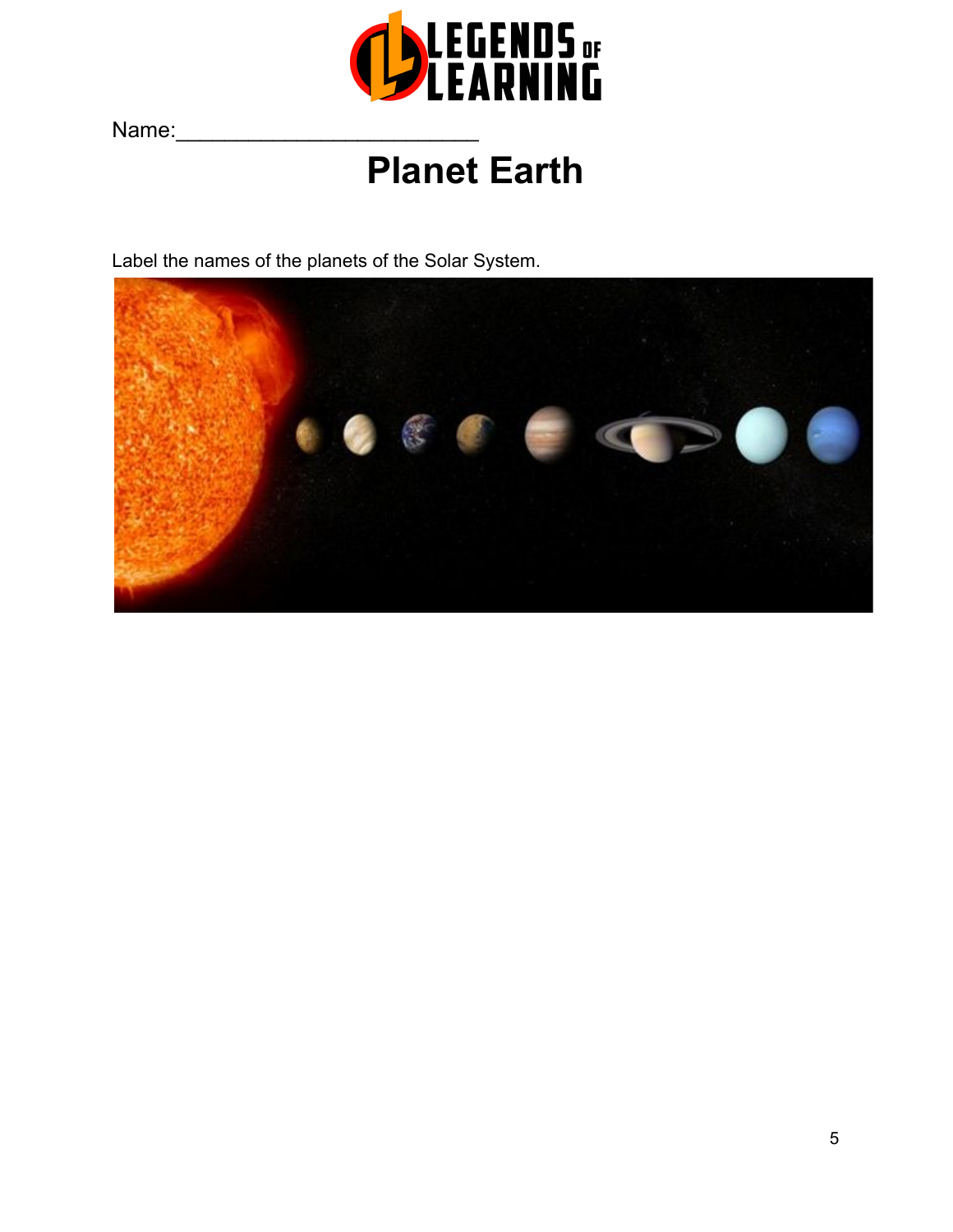

Fill in the table below.

| <b>Inner Planet Characteristics</b> | <b>Outer Planet Characteristics</b> |                   |
|-------------------------------------|-------------------------------------|-------------------|
|                                     |                                     |                   |
|                                     |                                     |                   |
|                                     |                                     |                   |
|                                     |                                     |                   |
|                                     |                                     |                   |
|                                     | <b>Gas Giants</b>                   | <b>Ice Giants</b> |
|                                     |                                     |                   |
|                                     |                                     |                   |
|                                     |                                     |                   |
|                                     |                                     |                   |
|                                     |                                     |                   |
|                                     |                                     |                   |

1. What are Earth's unique qualities?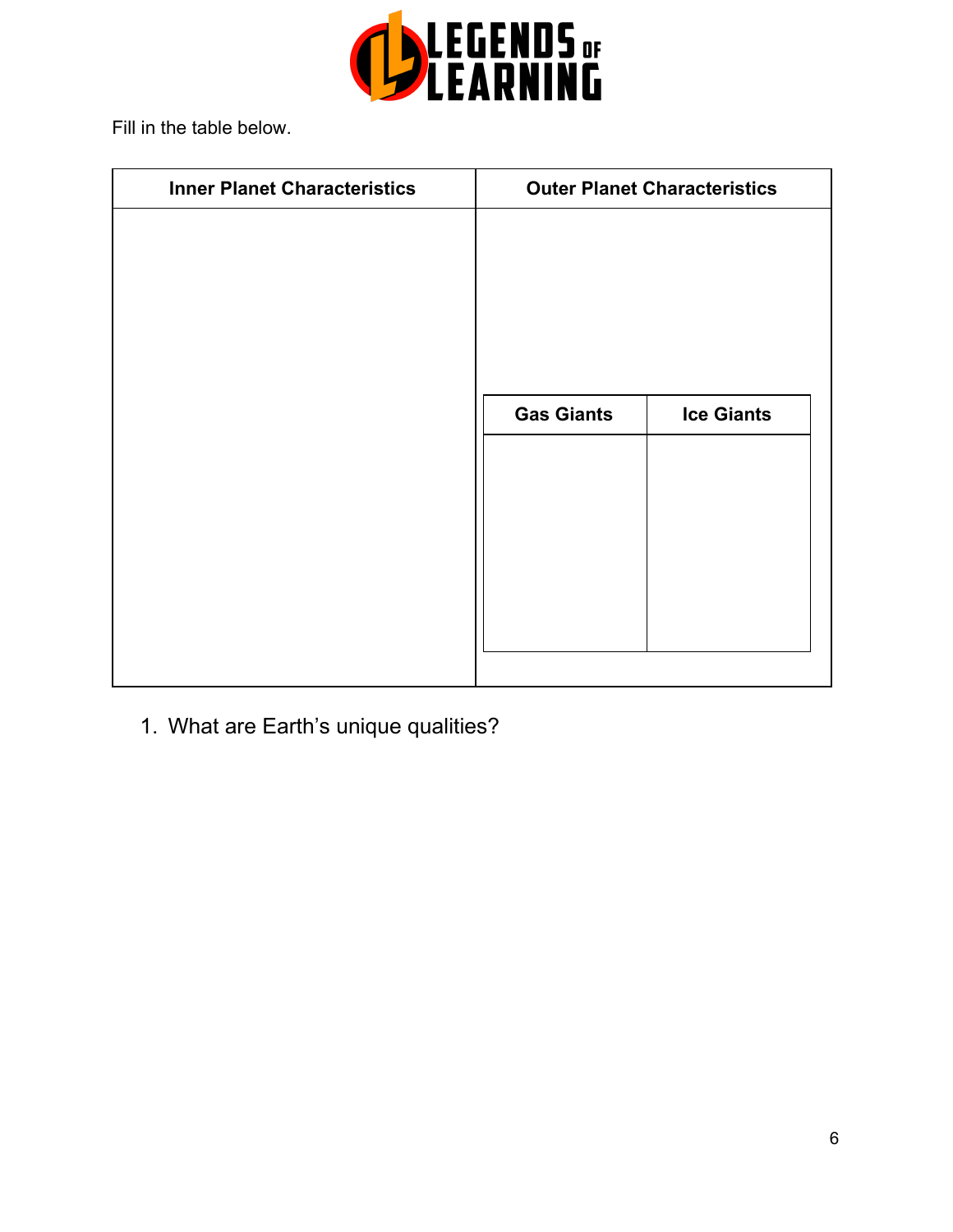

Use the following chart to calculate the distances for your scaled model.

|         | <b>Scaled Distance from</b><br>the Sun<br>(reduced by a factor of<br>100 million) | Distance on scaled<br>model<br>1 mile = $\frac{1}{2}$ inch | Type of candy<br>used |
|---------|-----------------------------------------------------------------------------------|------------------------------------------------------------|-----------------------|
| Mercury | 0.4 miles                                                                         |                                                            |                       |
| Venus   | 0.7 miles                                                                         |                                                            |                       |
| Earth   | 0.9 miles                                                                         |                                                            |                       |
| Mars    | 1.4 miles                                                                         |                                                            |                       |
| Jupiter | 4.8 miles                                                                         |                                                            |                       |
| Saturn  | 8.8 miles                                                                         |                                                            |                       |
| Uranus  | 17.6 miles                                                                        |                                                            |                       |
| Neptune | 27.6 miles                                                                        |                                                            |                       |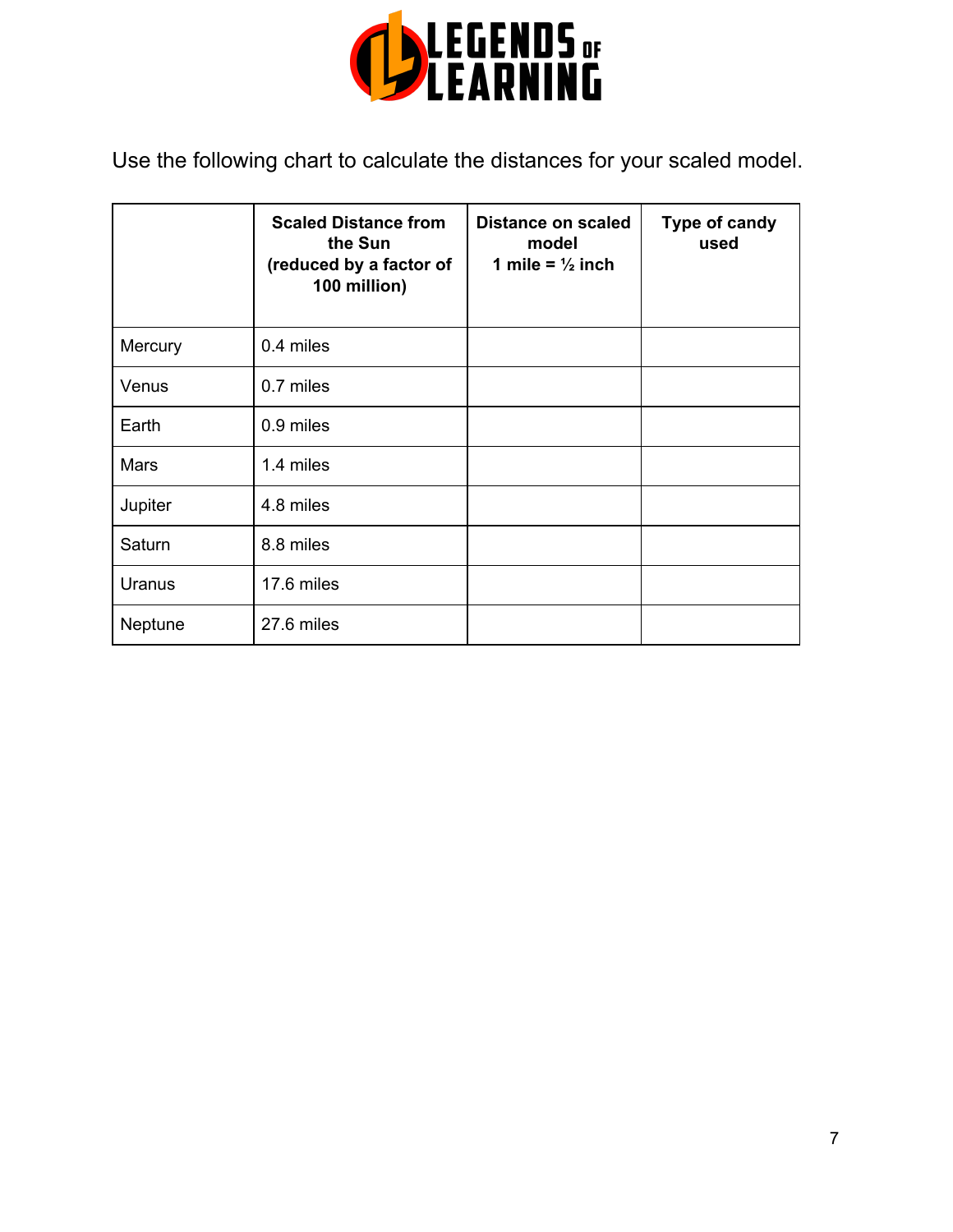

# Name:**KEY**

# **Planet Earth**

Label the names of the planets of the Solar System.



[This Photo](https://www.vexels.com/vectors/preview/68734/planet-of-solar-system) by Unknown Autho[r](https://creativecommons.org/licenses/by/3.0/) is licensed under [CC BY](https://creativecommons.org/licenses/by/3.0/)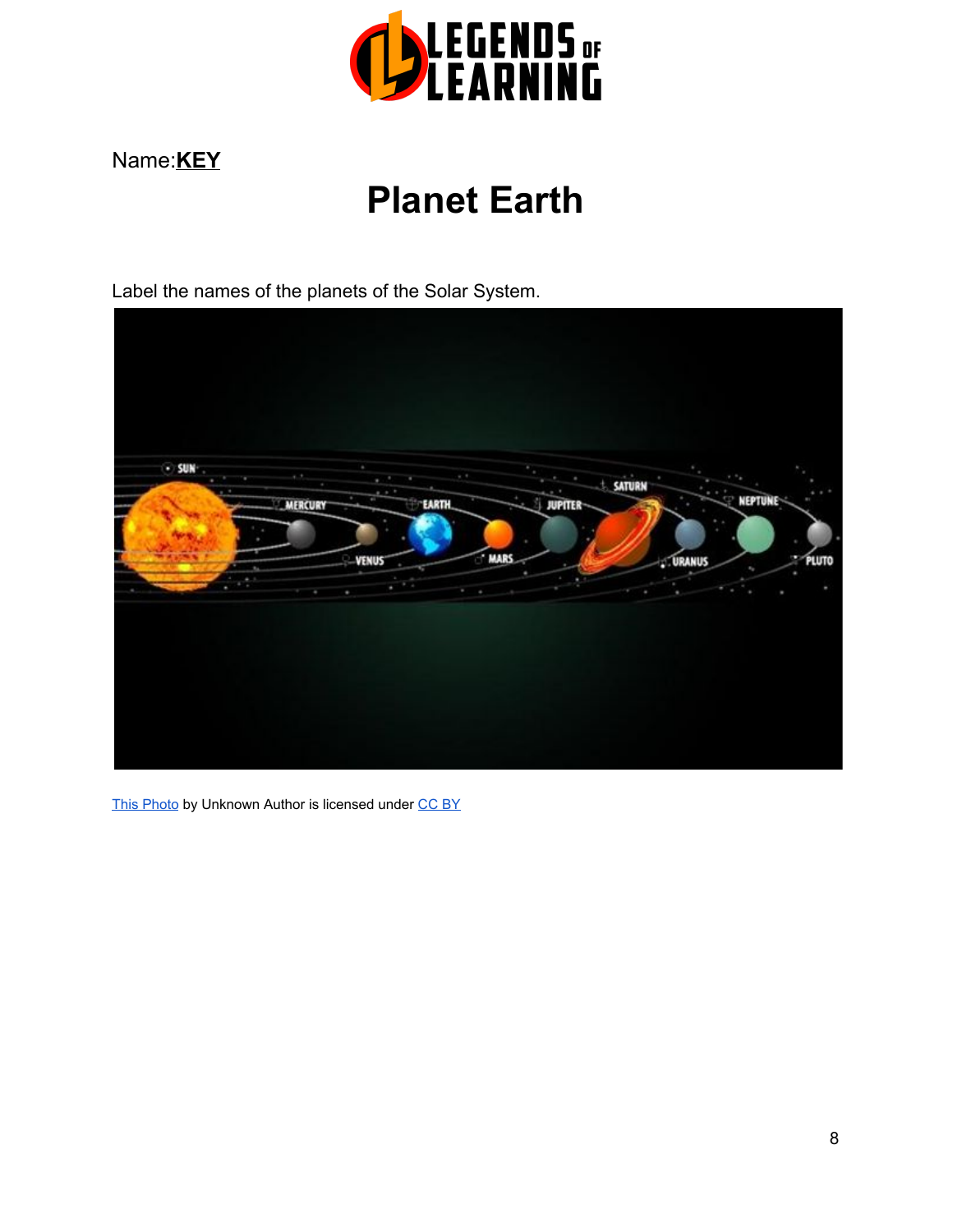

Fill in the table below.

| <b>Inner Planet Characteristics</b>                                                                                 |                                                                                                                                                          | <b>Outer Planet Characteristics</b>                                                            |
|---------------------------------------------------------------------------------------------------------------------|----------------------------------------------------------------------------------------------------------------------------------------------------------|------------------------------------------------------------------------------------------------|
| mainly made of rock<br>surfaces are solid<br>they don't have rings<br>few or no moons, and are relatively<br>small. | multiple moons<br>no solid surface<br>support rings<br>extremely large in size<br>e. Gas Giants =<br>$f_{\cdot}$<br>Ice Giants - Uranus and<br>Neptune - |                                                                                                |
|                                                                                                                     | <b>Gas Giants</b>                                                                                                                                        | <b>Ice Giants</b>                                                                              |
|                                                                                                                     | Jupiter and Saturn<br>mainly made of<br>helium and<br>hydrogen                                                                                           | Uranus and<br>Neptune<br>Made of rock, ice<br>and mixture of<br>water, methane,<br>and ammonia |

# 2. What are Earth's unique qualities?

- "Earth is in the perfect position from the Sun. Any closer and we'd be too hot, and any further away and we'd be too cold. We are the perfect distance to have liquid water.
- Earth is a rocky planet, so we have the ability to support larger life forms like humans, animals, and plants.
- Earth is the perfect size to support the perfect amount of gravity to have a stable environment.